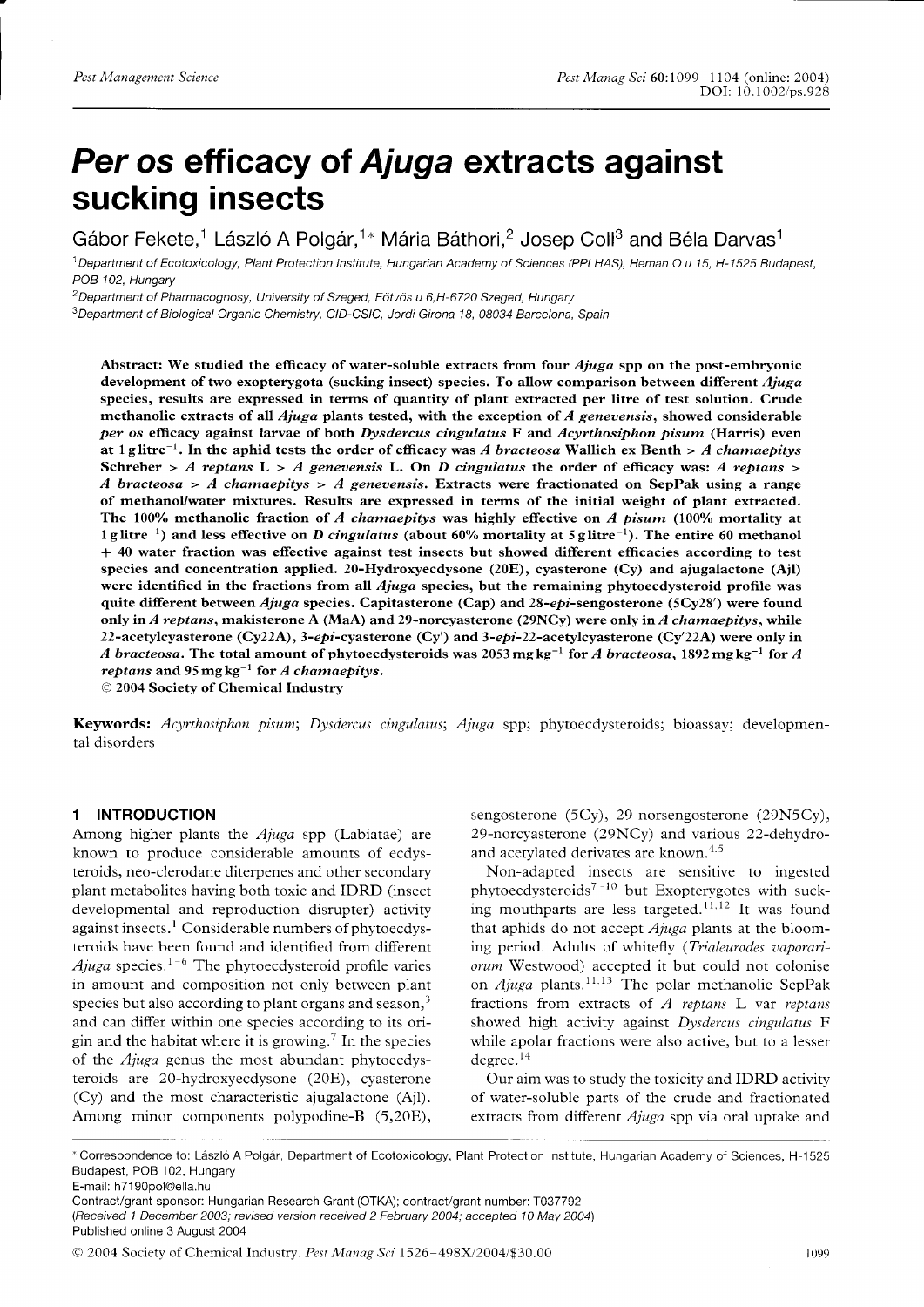to determine the main components responsible for this activity.

# 2 MATERIALS AND METHODS

### 2.1 Plant materials and plant extracts

The Ajuga plants (A chamaepitys Schreber, A genevensis L,  $A$  reptans L var reptans) were grown in field of the 'PPI HAS' experimental facility or in greenhouse  $(A)$ bracteosa Wallich ex Benth). The plants (whole plant without roots) were collected in their blooming stage, and then air-dried under laboratory conditions.

Dried plant material  $(10 g)$  was ground and sonicated with methanol  $(2 \times 190 \text{ ml})$  for 5 min. The extracts were combined and the solvent was evaporated at 50 °C under vacuum (Büchi Waterbath, 8-480, Switzerland). Then the residue was dissolved in methanol (10 ml) and stored at  $-50^{\circ}$ C. The crude extract prepared this way contained the extract from 1 g of dried plant material  $ml^{-1}$ . It was tested in the first step of experiments to select among different Ajuga species according to their activity on test insects. Only the crude extracts showing at least  $70\%$  activity in these tests at the limits of 2.5 glitre<sup>-1</sup> against D cingulatus and  $5$  g litre<sup>-1</sup> against A pisum were further cleaned and fractionated as follows.

Crude extract (i0ml) was prepared from dried plant material  $(10g)$  as above, water  $(10m)$  was added and centrifuged. Precipitate was removed and the solution was evaporated to dryness. The dry extract was dissolved in methanol (10m1), and acetone (10m1) was added to the solution. The precipitate was removed again by centrifugation. The methanol-acetone solution was evaporated to dryness and the residue was dissolved in water  $+$  methanol  $(1 + 1)$  by volume; 10 ml). To remove colouring material and apolar contaminants the mixture was partitioned against cyclohexane (30 ml). The aqueous methanol phase was dried under a stream of nitrogen, and the residue dissolved in distilled water  $(10 \text{ ml})$ , sonicated for 5 min and fractionated on SepPak<sup>®</sup> Plus  $C_{18}$  cartridge (Waters Part No: 20515) previously conditioned by vacuum filtration of methanol (10 ml) followed by water (l0ml). The extract was loaded onto the cartridge and eluted successively with l0ml each of  $10 + 90$ ,  $60 + 40$  and  $100 + 0$  (by volume)  $methanol + water$ . The fractions were evaporated under vacuum (SpeedVac-Savant ISS 100, US) and stored at  $-50^{\circ}$ C. Samples for biological assays and further determinations were made by the same way from 10g of dried plant material. The potentially active ingredients of the fractions were identified using HPLC.

# 2.2 Chemical analysis

The fractions from the SepPak  $C_{18}$  column were examined by HPLC on a Lichrocart  $125 \times 4 \text{ mm}$ column, (packed with Lichrospher 100 RP-18, 5 um) using a flow rate of 1.2 ml min<sup>-1</sup> at 55 °C. The eluent was aqueous isopropanol  $(64 \text{ ml litre}^{-1})$  0-30 min, followed by a gradient to 144 ml isopropanol kg<sup>-1</sup> over 30-50 min and a final elution for 50-70 min with this eluent. Chromatograms were monitored at 242nm and recorded with a data module, $3$  and other physical properties were determined.<sup>6</sup> The whole procedure of chemical analysis was conducted in Barcelona at CID-CSIC. The 20E, MaA and 5,20E standards were obtained from the University of Szeged, Department of Pharmacognosy. Other standards were extracted from A reptans plants in Barcelona at CID-CSIC. All the extracted standards were fully characterized through their  ${}^{1}H$  and  ${}^{13}C$  NMR spectra and other physical properties.

# 2.3 Insect materials

Stocks of A pisum were reared from a field-collected population in 1996 and maintained continuously on broad bean (Vicia faba L) seedlings under greenhouse conditions in PPI HAS. The offspring of adult females, born on artificial diet, were used in tests.

Dysdercus cingulatus eggs were obtained from the Institute of Entomology, Czech Academy of Sciences and our stock rearing is based on it. The bugs are reared on cottonseeds in the laboratory at 26  $(\pm 2)$ 'C and long day (16:8 h light:dark) conditions. The first-instar larvae of bugs were used in the experiments.

# 2.4 Experiments

Because of the differences in the amounts of materials extracted from the different species, results are expressed in terms of the amount of plant material extracted per unit volume of test solution. Thus, the stock solution contained the extract of I g of dry plant material  $ml^{-1}$  methanol, and this would be referred to as  $1000 \text{ g litre}^{-1}$ . For biological assays, the amount of stock solution required for a range of  $1-10$  g litre<sup>-1</sup> was dried under a stream of nitrogen and the residues were redissolved in water (l0ml). The mixture was sonicated for 5 min and incorporated in drinking water for  $D$  cingulatus larvae and in artificial diet for  $A$  pisum at 1, 2.5 and 5 g litre<sup>-1</sup>.

The SepPak fractions  $(10 + 90, 60 + 40$  and  $100 +$  $0$  methanol  $+$  water) were tested in similar way over a range of concentrations (mg kg<sup>-1</sup>) in drinking water and artificial diet. Ve applied 20E as standard at  $1 \text{ mg} \text{ kg}^{-1}$  concentration.

# 2.4. I Dysdercus cingulatus

Twenty first-instar larvae  $(L_1)$  per replicate were collected and put into a plastic cup with 1.5g of cottonseed as food and 4 ml of drinking water in a glass tube plugged with cotton wool. Development of larvae was monitored until the moult to adult. Every second day during the experiment the number of dead animals was recorded and the disorders were examined by stereomicroscope. The experiments were conducted under rearing conditions.

# 2.4.2 Acyrthosiphon pisum

Aphid-specific artificial diet was prepared<sup>15,16</sup> and injected between two Parafilm- $M^{\circledast}$  layers.<sup>17</sup> The latter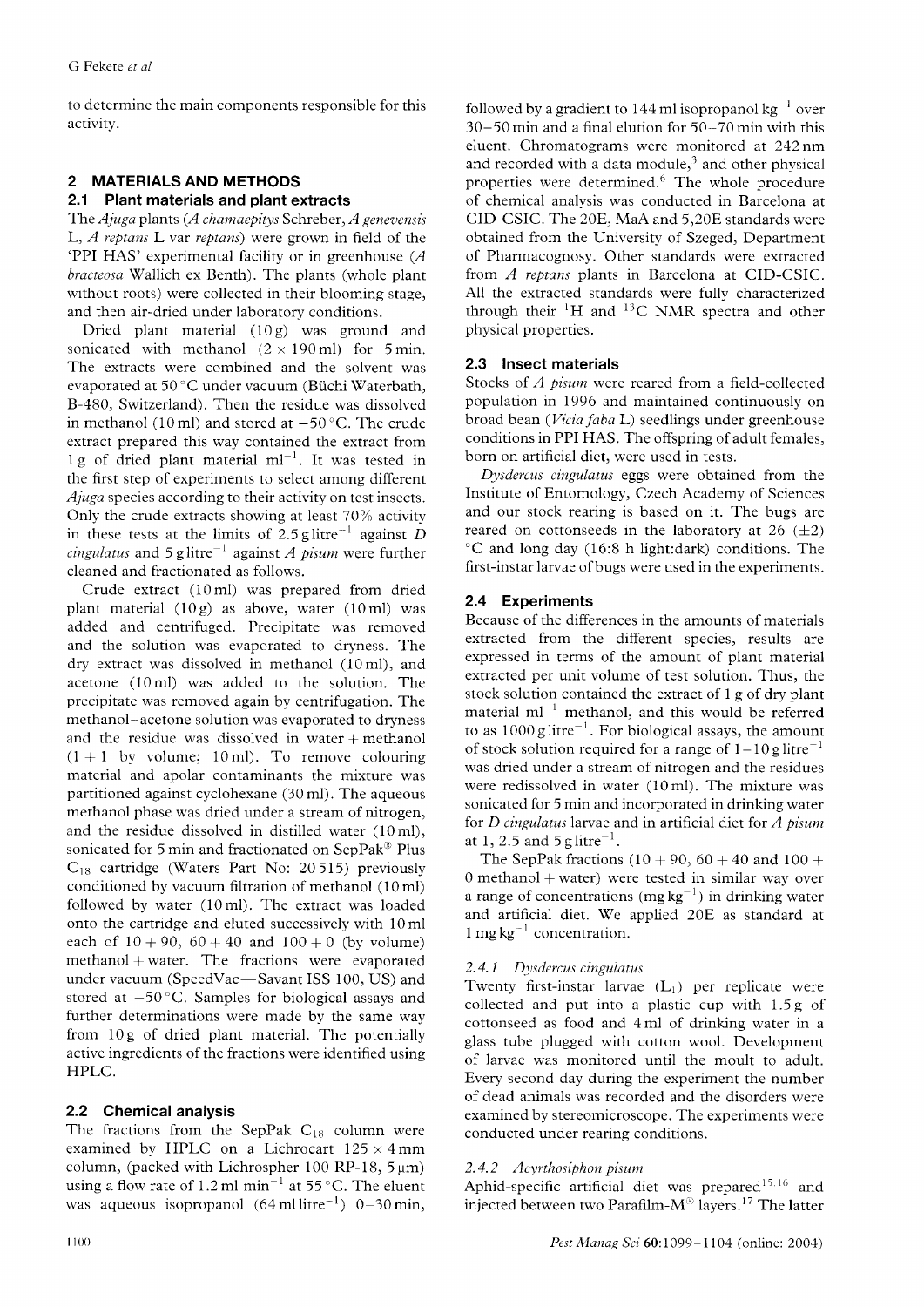were thinned by hand so that the aphid larvae could suck out the artificial diet through them. Five to six apterous virginoparae females of  $A$  pisum were collected and put into a plastic ring-cage  $(2.5 \text{ cm})$ diameter  $\times$  0.5 cm high) with fine plane net on the bottom. This cage was covered by parafilm layers on the top prepared with diet as described above. Adults were removed after 24h and their offspring were left inside the cages for a further day. The survivors (ten first-instar larvae per replicate) were used for experiments. Fresh diet was provided for the aphids every second day during experiments. The development of the larvae was monitored until the moult to adult. The number of dead insects was recorded every day and the disorders were collected and examined by stereomicroscope.

Percentage mortality was calculated by means of the Henderson-Tilton formula from the raw data obtained during the test procedures. The mean value of the mortalities so obtained is presented in the Results.

#### 3 RESULTS AND DISCUSSION 3.1 Ecdysteroid profiles

From the  $60 + 40$  methanol + water SepPak fractions of all  $A_\mu$ ga species we have identified 20E, Cy and Ajl. The phytoecdysteroid profile was quite different between  $A_j$ *uga* species (Fig 1).

*Ajuga bracteosa* contained in a total of 2053 mg kg<sup>-1</sup> phytoecdysteroids: 30 mg kg<sup>-1</sup> ajugasterone B (AjB),  $\frac{133}{133}$  mg kg<sup>-1</sup> 5Cy, 64 mg kg<sup>-1</sup> 5,20E, 397 mg kg<sup>-1</sup> 22acetylcyasterone (Cy22A),  $30 \,\text{mg}\,\text{kg}^{-1}$  3-epi-cyasterone  $(Cy')$ , 237 mg kg<sup>-1</sup> 3-epi-22-acetylcyasterone  $(Cy'22A)$ , 574 mg kg<sup>-1</sup> Ajl, 509 mg kg<sup>-1</sup> Cy and 79 mg kg<sup>-1</sup> 20E. For A reptans a total of 1892 mg kg<sup>-1</sup> of phytoecdysteroids was found, comprising 7l mg kg<sup>-1</sup> capitasterone (Cap), 122 mg kg<sup>-1</sup> 28-epi-sengosterone (5Cy28'),  $102 \text{ mg kg}^{-1}$  5Cy,  $174 \text{ mg kg}^{-1}$ 5,20E, 194 mg kg<sup>-1</sup> AjB, 215 mg kg<sup>-1</sup> Ajl, 185 mg kg<sup>-1</sup> Cy and  $829 \text{ mg kg}^{-1}$  20E. The phytoecdysteroid content was considerably less in  $A$  chamaepitys, a total

of only  $95 \text{ mg kg}^{-1}$ : in addition to  $25 \text{ mg kg}^{-1}$  Ajl, 7 mg kg<sup>-1</sup> Cy and 3 mg kg<sup>-1</sup> 20E, we found  $32$  mg kg<sup>-1</sup> makisterone A (MaA) and  $28 \text{ mg} \text{ kg}^{-1}$   $29 \text{NCy}$ .

The main phytoecdysteroid components of  $A$  reptans reared in Spain have been found to be Ajl, Cy, 29NCy and 29N5Cy, comprising on average  $92\%$ of the total phytoecdysteroid content.<sup>3</sup> A different ratio of phytoecdysteroids was earlier reported from Hungarian stocks of *Ajuga* species: 25 mg kg<sup>-1</sup> Ajl,  $30 \text{ mg kg}^{-1}$  Cy,  $8 \text{ mg kg}^{-1}$  29 NCy, along with  $42 \,\mathrm{mg}\,\mathrm{kg}^{-1}$  $14-21$  mg kg<sup>-1</sup> Ajl together with small amount  $(2-9 \text{ mg kg}^{-1})$  of 20E from A chamaepitys.<sup>8</sup>

#### 3.2 Effects on Acyrthosiphon pisum

The screening of  $A_j$ iuga crude extracts on  $A$  pisum revealed the order of efficacy as follows:  $A$  bracteosa > A chamaepitys > A reptans > A genevensis (Fig 2).

The extracts from  $A$  bracteosa and  $A$  chamaepitys caused high (80-100%) mortality even at  $1 \text{ g litre}^{-1}$ concentration (data not shown), while the activity of A genevensis did not reach the limit  $(70\%$  final mortality at  $5 \text{ g litre}^{-1}$  for further testing. The fractionated crude extracts showed different activity. Among the  $10 + 90$ ,  $60 + 40$  and  $100 + 0$  methanol + water SepPak fractions the  $60 + 40$  fraction (mainly containing phytoecdysteroids) showed activity similar to the crude extracts against aphids and the two other fractions had no effect. The only exception was the  $100\%$  methanol fraction of A chamaepitys, which produced 100% mortality at day 10 (Table 1). This less polar fraction contains neo-clerodanes from A reptans var reptans with high activity on mosquito (Aedes aegypti L) larvae but less or not active on  $D$  $cingularus$ <sup>14</sup> This is the first time that activity of this fraction against aphids has been described, and it seems to be unusual, indicating the presence of new, less polar compound(s) with high activity during the last moulting process on  $A$  pisum.

Whitefly  $(T$  vaporariorum) larvae have a feeding habit similar to aphids (ie they feed on phloem). The



**Figure 1.** Phytoecdysteroid profile of tested Ajuga species.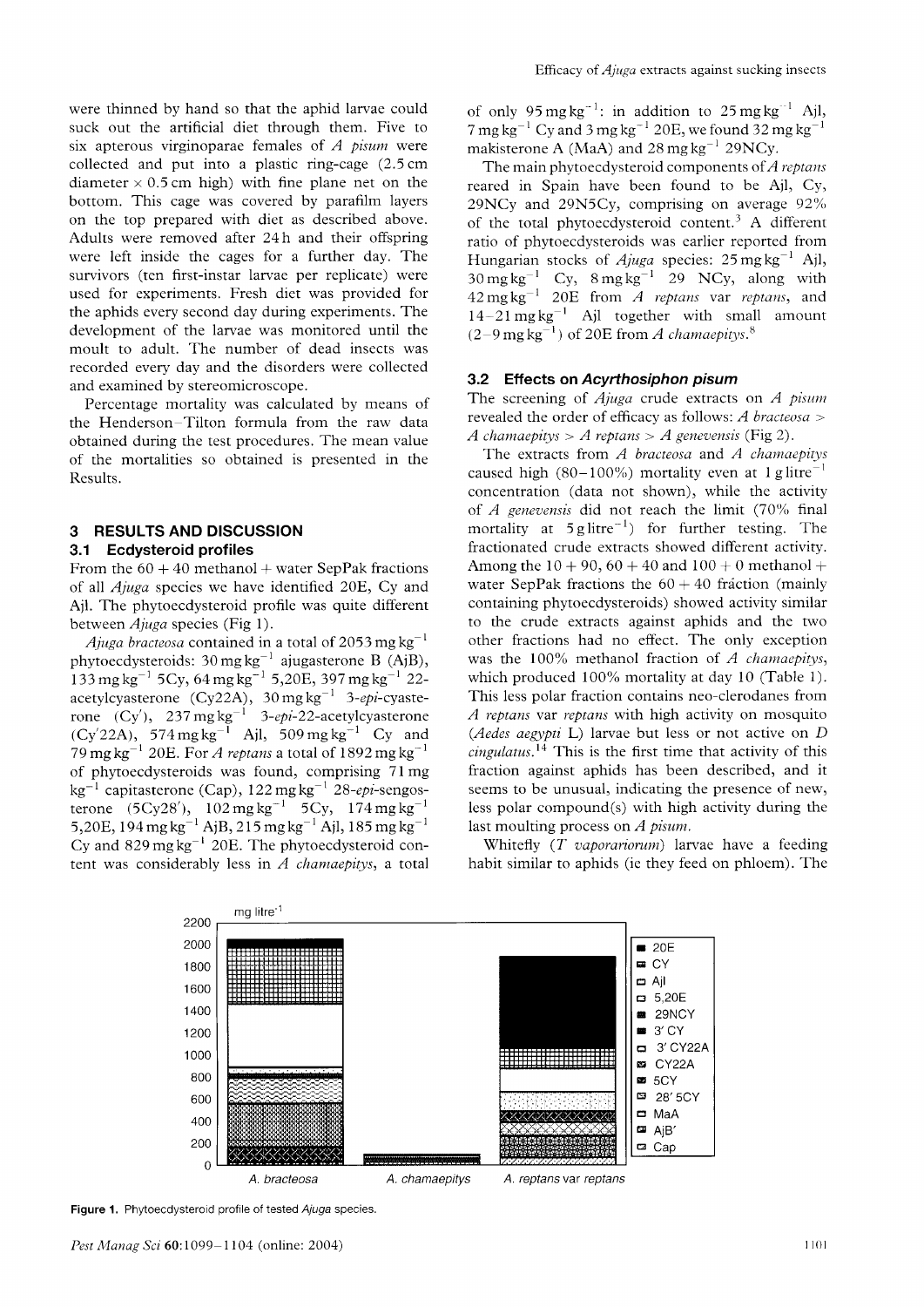

Figure 2. Effect of Ajuga crude extracts (5 g kg<sup>-1</sup>) on Acyrthosiphon pisum larvae during post-embryonic development.

| Table 1. Effect of SepPak fractions at 1 g kg <sup>-1</sup> on Acyrthosiphon |  |
|------------------------------------------------------------------------------|--|
| pisum                                                                        |  |

| Plant species                                                                   | Fraction<br>methanol<br>$+$ water                | Mortality<br>at day 4<br>$(\%)$ ( $\pm$ SE) <sup>a</sup>                                                    | Mortality<br>at day 10<br>$(%) (\pm SE)^{a}$                            |
|---------------------------------------------------------------------------------|--------------------------------------------------|-------------------------------------------------------------------------------------------------------------|-------------------------------------------------------------------------|
| A reptans<br>A bracteosa<br>A chamaepitys<br>A chamaepitys<br>$20E(1mgkg^{-1})$ | $60 + 40$<br>$60 + 40$<br>$60 + 40$<br>$100 + 0$ | $21.1 (\pm 5.3)$<br>$37.5 \ (\pm 12.5)$<br>$26.3 \ (\pm 10.5)$<br>$10.0$ ( $\pm 5.0$ )<br>50.0 $(\pm 10.0)$ | 52.6 $(\pm 15.8)$<br>100<br>84.2 $(\pm 5.2)$<br>100<br>55.6 $(\pm 9.1)$ |

<sup>a</sup> Corrected by Henderson-Tilton formula. Data are reported as means  $(\pm S\mathsf{E})$  of four replicates.



Figure 3. Head of Acyrthosiphon pisum L<sub>4</sub> larvae with double cuticle at the basal segments of antennae.

effect of phytoecdysteroids in a  $30 \text{ mg} \text{ kg}^{-1}$  aqueous solution applied through the culture medium has been tested on whitefly. It was found that 29N5Cy and Ajl had a strong inhibitory effect on first-instar larvae of whitefly, 29NCy and 5,20E showed slight effects, while  $20E$  was almost inactive.<sup>13</sup> In our experiments, 20E showed high activity on early instars of A pisum even at  $1 \text{ mg kg}^{-1}$  concentration. The dynamics of aphid mortalities caused by SepPak  $60 +$ 40 methanol + water fractions show low amounts of active compounds or slow beginning of activity, the compounds behaving differently from 20E used as standard (Table 1). Among the dead aphids during the moulting process the most typical abnormality was the double cuticle (Fig 3). Poorly developed or curled wings were also observed in some adult survivors. These symptoms are similar to those observed earlier when RH 5849, a non-steroidal ecdysteroid agonist, was applied topically to parasitised aphid (Myzus persicae Sulz) larvae.<sup>18</sup> This indicate that ingested phytoecdysteroids can provoke similar symptoms and may act on the moulting process of  $A$  pisum. In certain cases a high number of secondary rhinaria (olfactory sensilla) on the third segment of antennae occurred in wingless (apterous) adult females, such as is typical for winged (alate) forms. Apterous females of  $A$  pisum have  $2-3$  rhinaria on the third segment of the antennae, while alates have  $15-17$  rhinaria on the same segment. We have found disorders in apterous adults with an abnormally high number  $(7-11)$  of rhinaria on the third segment (Fig 4), which is more than that for a normal apterous adult but less than for a normal alate.

#### 3.3 Effects on Dysdercus cingulatus

In the experiments with *D* cingulatus, crude extracts of the same Ajuga species showed high activity, as was found in aphid tests. However, in contrast to the aphid test, A reptans showed similar activity to A bracteosa and A chamaepitys at 2.5 and 5 g litre<sup>-1</sup>. Most survivors and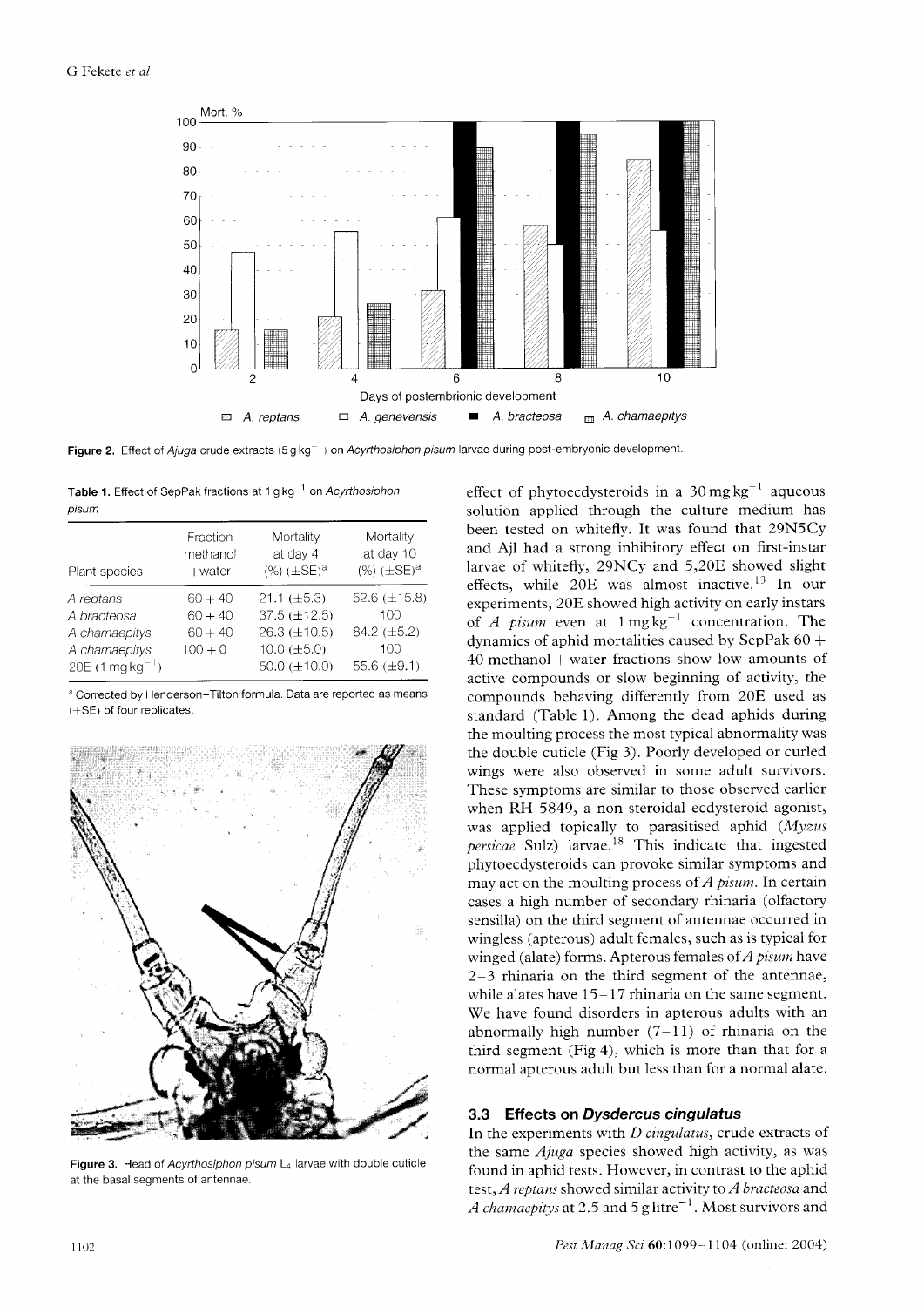

Figure 4. Third segment of antenna of adult apterous Acyrthosiphon pisum with 11 rhinaria.

least moulting disorders occurred in the treatments with  $A$  genevensis. The efficacy of  $A$  genevensis crude extract was reduced dramatically at  $1.0$  glitre<sup> $-1$ </sup>, and it was therefore excluded from further testing. The effects were dose-dependent in each Ajuga extract, and, beside larval mortality, various moulting disorders

were observed among adults, especially at lower concentrations (Fig 5). The moulting abnormalities showed symptoms similar to those found with the azole-analogue moulting inhibitors.<sup>19</sup>

The effect of SepPak fractions is shown in Table 2. We used a higher concentration  $(5 g \text{kg}^{-1})$  of SepPak fractions (SP) for testing than in the aphid test because the ecdysteroids were incorporated into the occasionally used drinking water of cotton bugs while aphids feed continuously on the treated artificial diet. The  $60 + 40$  methanol + water fractions of all *Ajuga* species showed similar final efficacy but different mortality dynamics. The 100'% methanol extract of A chamaepitys showed a remarkable effect on the early instars of D cingulatus but this remained at a low level until the end (21st day) of the experimental period. A similar low efficacy of apolar fractions has been observed in other experiments with  $A$ reptans.<sup>1</sup>'

#### 4 CONCLUSIONS

The high biological activity of  $A$  chamaepitys extracts is associated with a nearly twenty times lower amount of phytoecdysteroids in its  $60 + 40$  methanol + water fraction than is found in other  $Ajuga$  extracts. This indicates that other compounds than those identified here are responsible for the activity. Among 100% methanol fractions, only that from  $A$  chamaepitys was active against both species tested. The apolar neoclerodanes, ajugapitins and chamaepitin have also been detected in  $\overline{A}$  chamaepitys.<sup>20</sup> The neo-clerodanes are known as diterpenoids with insect-antifeedant activity, so we suggest that neo-clerodanes from  $A$ chamaepitys cause the high insecticidal activity against A pisum and lesser activity against  $D$  cingulatus.



Figure 5. Effect of Ajuga crude extracts during post-embryonic development of Dysdercus cingulatus.